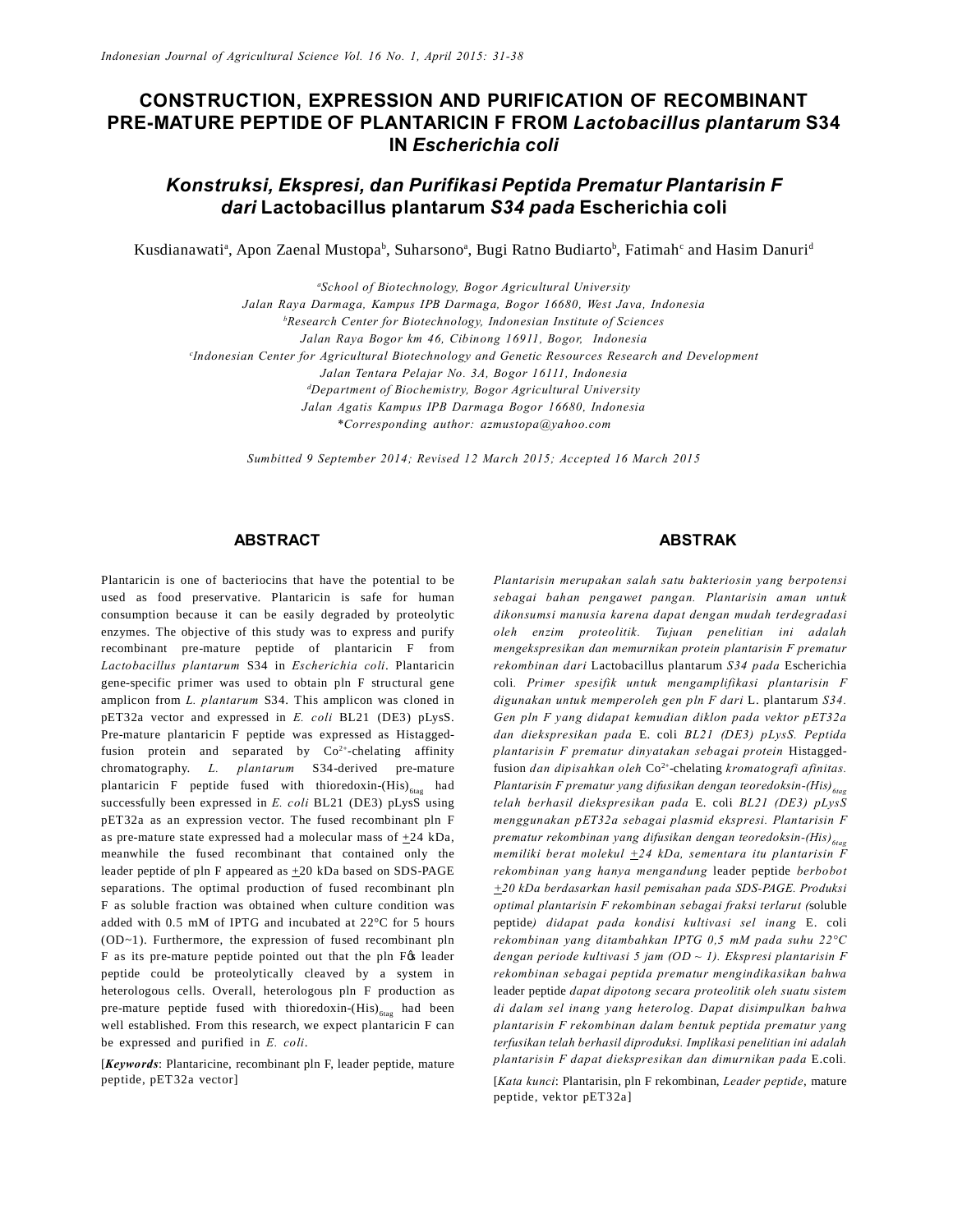### **INTRODUCTION**

Lactic acid bacteria (LAB), a group of gram-positive bacteria, have received special attention to date because of their ability to produce bacteriocins that can be applied as a natural preservative agent (da-Silva *et al*. 2014). The usages of LAB and their metabolic products as anti-food contaminations were due to the GRAS (Generally Regarded as Safe) state received (Zacharof and Lovitt 2012). Furthermore, LAB have been isolated from various kinds of traditional Indonesian fermented foods such as shrimp paste -terasig, fermented fish and meat  $\pm$ bekasamø, and soy mash øtempeø habitated with *Tetragenococcus halophilus*, *Tetragenococcus muricatus*, and *Lactobacillus plantarum* (Roling *et al*. 1996; Kobayashi *et al*. 2003; Candra *et al*. 2007; Mustopa *et al*. 2010).

Class IIb bacteriocins produced by LAB are mostly applied in food to prevent microbial contamination due to their strong antibacterial activity (Abee *et al*. 1995; Cleveland *et al*. 2000). These unique peptides have a conserved N-terminal, named GxxxG motifs in its mature peptide form (Fimland *et al*. 2008). These are such as plantaricins EF (PlnEF) and plantaricins JK (PlnJK) that belong to a large group of small, heatstable, cationic, non-lantibiotic peptides (Pal and Sheela 2014) and produced by different strains of *L. plantarum* (Anderssen *et al*. 1998).

The conventional procedures to collect native plantaricin peptides directly from *L. plantarum* using ammonium sulphate precipitation followed by chromatography-based purifications have recently been established with excellent biological activity and high in protein purity obtained (Atrih *et al*. 2001; Gong *et al*. 2010; Hata *et al*. 2010; Zhu *et al*. 2014). However, the procedures are hard to be applied to produce native plantaricins directly isolated from natural producers with high yield (Tiwari and Srivastava 2008).

These conventional methods if applied in industrial process for large scale production would be contraproductive because of time consuming, laborious process, high cost and difficulty in the purification steps (Li and OøSullivan 2002). To overcome the constraints, efforts had been done for example to heterologously produce plantaricins in quite different cells, such as *Escherichia coli* (Fang *et al*. 2010) that offer more rapid, high yield and economical production of recombinant proteins (Sivashanmugam *et al*. 2009).

Contrary with another type of class II bacteriocins such as lactation, enterocin, mesentericin, nisin, divercin and sakacin which had been well established expressed heterologously in any type of cells (Richard *et al*. 2004; Fimland *et al*. 2008; Rogne *et al*. 2009; Basanta *et al*. 2010; Fang *et al*. 2010; Borrero *et al*. 2012). In attempt to increase the yield of bacteriocin peptides, their heterologous expression in procaryotic species have been widely studied (Richard *et al*. 2004; Kloke *et al*. 2005). But until now, little study is known to report heterologous expression of plantaricin especially in the form of their pre-mature peptide state (Fimland *et al*. 2008; Fang *et al*. 2010). The objective of this study was to express and purify recombinant pre-mature peptide of plantaricin F from *L. plantarum* S34 in *E. coli*.

## **MATERIALS AND METHODS**

#### **Construction of Recombinant Vector**

A plantaricin F gene isolated from bekasam-derived *L. plantarum* S34 was subcloned into pGEM-T (pGEM-T-pln EF) then the pln F gene was amplified from pGEM-T-pln F by PCR using a primer pair 5'- GACTGGATC CATGAAAAAATTTCTA GTTTT-3' as sense primer and 5'-GATCAAGCTTCTATCCGTGGAT GAATCC TC-3' as anti-sense primer. The primers contained upstream *Bam*HI and downstream *Hind*III restriction site (underlined nucleotides). To prevent protein fusion between the recombinant pln F with Cterminal His tag protein, strong stop codons TGA were incorporated at 3-end of the anti-sense primer. All DNA manipulations were carried out according to the procedures described by Sambrook *et al*. (2001). PCR profile was 94°C, 1 minute of denaturation; 63°C, 1 minute of annealing; extension 72°C for 30 seconds and repeated for 35 cycles. The PCR product and vector pET32 a (Novagen) were cut with *Bam*HI and *HindIII* enzymes. After purification with a Qiaquick<sup>®</sup> PCR purification kit (Qiagen, ICI Americas Inc), the digested pln F gene and vector were ligated using T4 DNA ligase (Takara) and the ligation mixtures were transformed into competent *E. coli* BL21 (DE3) pLysS (Novagen). Recombinant plasmid-containing bacteria were initially selected on LB agar with ampicillin (100  $\mu$ g mL<sup>-1</sup>) then the recombinant bacteria growth on the selection medium was subjected to PCR colony using the same primer as described above. The recombinant pET32a-pln F from PCR colony test was sequenced to confirm the inserted pln F gene nucleotide sequence.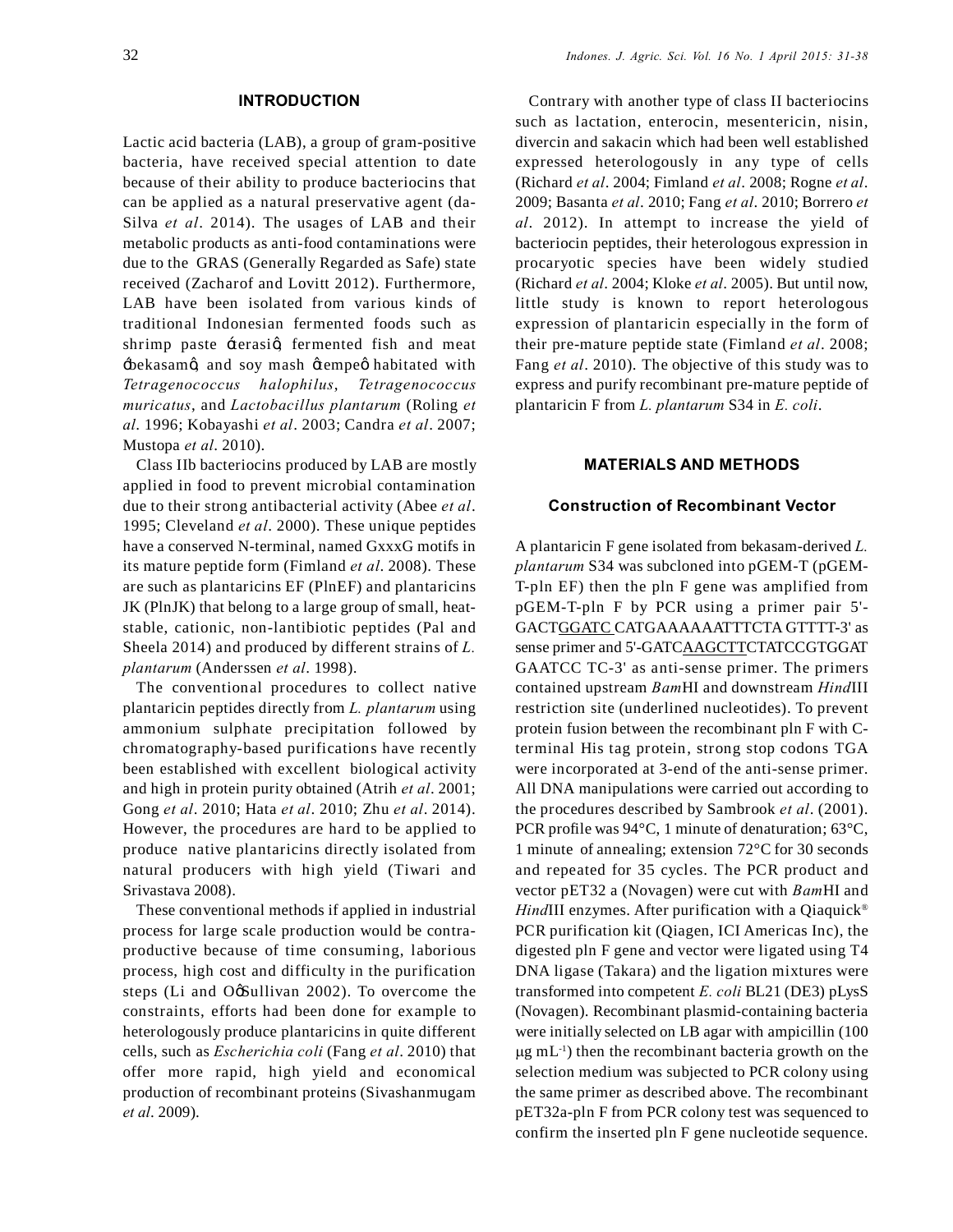#### **Expression of Recombinant pln F in** *E. coli*

The expression method previous study (Li *et al*. 2010). Recombinant plasmid that had been constructed was sub-cloned into competent *E. coli* BL21 (DE3) pLysS. The recombinant bacteria were cultured in 200 ml LB broth containing ampicillin  $(100 \mu g \text{ mL}^{-1})$  with shaked at 150 rpm at 37 $^{\circ}$ C. When OD<sub>600</sub> reached 0.4, cultures were induced by IPTG (Isopropyl $\beta$ -D-1thiogalactopyranoside). To optimize recombinant expression, three conditions were applied, i.e. (1) IPTG inducer concentrations  $(0.1, 0.5, \text{and } 1 \text{ mm})$ ;  $(2)$ induction times  $(1, 2, 3, 4,$  and  $5$  hours); and  $(3)$ induction temperatures (22°C, 25°C, and 37°C). Furthermore, the optimized condition was used to produce and purify recombinant pln F from *E.coli* BL21 (DE3) pLysS.

Five hours after IPTG induction, recombinant bacteria were harvested by centrifugation at 8000 g, 4°C for 10 minutes. The pellets from recombinant bacteria were resuspended with lysis buffer pH 8 containing 20 mM Tris-HCl, 500 mM NaCl and 20 mM imidazole directed to sonication (0.5 cycles of 30 outputs, 15 s pulse on and 60 s pulse off). The lysate was then centrifuged at 18,000 g, 4°C for 30 minutes. After that, the supernatant was collected and the pellet was resuspended in the same lysis buffer. Pellet and supernatan fractions were separated using 12% SDS polyacrylamide gel electrophoresis (SDS PAGE).

### **Purification of Recombinant pln F**

The purification method was done according to a previous study by Utama *et al*. (2000) and Li *et al*. (2010) with modification. Supernatant fraction was resuspended with resin  $Co<sup>2+</sup>$  (TALON) and bound on a rotator for 3 hours at 4°C. After that, the sample was centrifuged at 7000 g, 4°C for 7 minutes. The resulting supernatant was discarded, and the resin was resuspended in wash buffer (Tris HCl 20 mM pH 8, 500 mM NaCl, 60 mM imidazole). Subsequently, the supernatant was centrifuged at 7000 g, 4°C for 5 minutes. The washing process was repeated two times. The resin was then resuspended with elution buffer (Tris HCl 20 mM pH 8, 500 mM NaCl, 250 mM imidazole) and bound on a rotator at 4°C for 12 hours. Subsequently, the fraction was centrifuged at 7000 g, 4°C for 5 minutes. The supernatant was taken and then dialyzed using dialyzed buffer (500 mM Tris HCl, pH 8,10 mM CaCl<sub>2</sub>, 1% Tween-20 (v/v)).

#### **SDS-PAGE**

This method was used to determine whether recombinant pln F was expressed or not. The fractions from expression and purification of recombinant pln F were collected, then the mixture was dissolved with loading buffer (50 mm Tris HCl, pH 6.8, 2% SDS, 10% glycerol, 1% mercapto ethanol, 12.5 M EDTA,  $0.02\%$  Bromophenol blue,  $H_2O$ ). The fraction was boiled for 15 minutes, then separated by electrophoresis using 12% SDS-PAGE of a vertical electrophoresis (Mupid-eXu, Advance Japan). The gel was then stained with coomassie blue staining solution overnight distained with staining buffer for 30 minutes, three times. The gel picture was then taken using a digital scanner (Canon MP258, Canon).

### **RESULTS AND DISCUSSION**

#### **Expression of Recombinant pln F in** *E. coli*

pET32a containing Trx-plnF fusion protein for the expression was shown in Figure 1. A pre-mature pln F fragment containing *Bam*HI and *Hind*III restriction sites with 159 bp in size was obtained by PCR amplification (Fig. 1a). Then the PCR product was sub-cloned into the pET32a expression vector, and the insertion was confirmed by double digestion using *Bam*HI and *Hind*III restriction enzymes. Recombinant DNA sequence inserted was verified by DNA sequencing.

We had constructed and expressed pln F which consisted of leader and mature peptide (Fig. 1b) as protein fusion with thioredoxin-(His) $_{6\tan}$  at N-terminus in *E.coli* with a high degree of solubility as seen in the soluble fraction of supernatant obtained from lysed-recombinant *E.coli*. Fimland *et al*. (2008) had produced recombinant mature pln F fused to a fusion partner protein called GB1 using pGEV2 with 1 mM IPTG for induction, but the recombinant protein obtained was forming inclusion body. This contrary result with our study indicated that the difference in fusion partner protein, vector expression and IPTG used would impact on the degree of solubility of recombinant pln F produced. Interestingly, because of recombinant pln F in our study expressed as premature peptide, we predicted that the leader peptide itself may also have function as a guide to chaperon like-protein on translocation machinery thus helping proper folding of pln F (Mathiesen *et al*. 2008).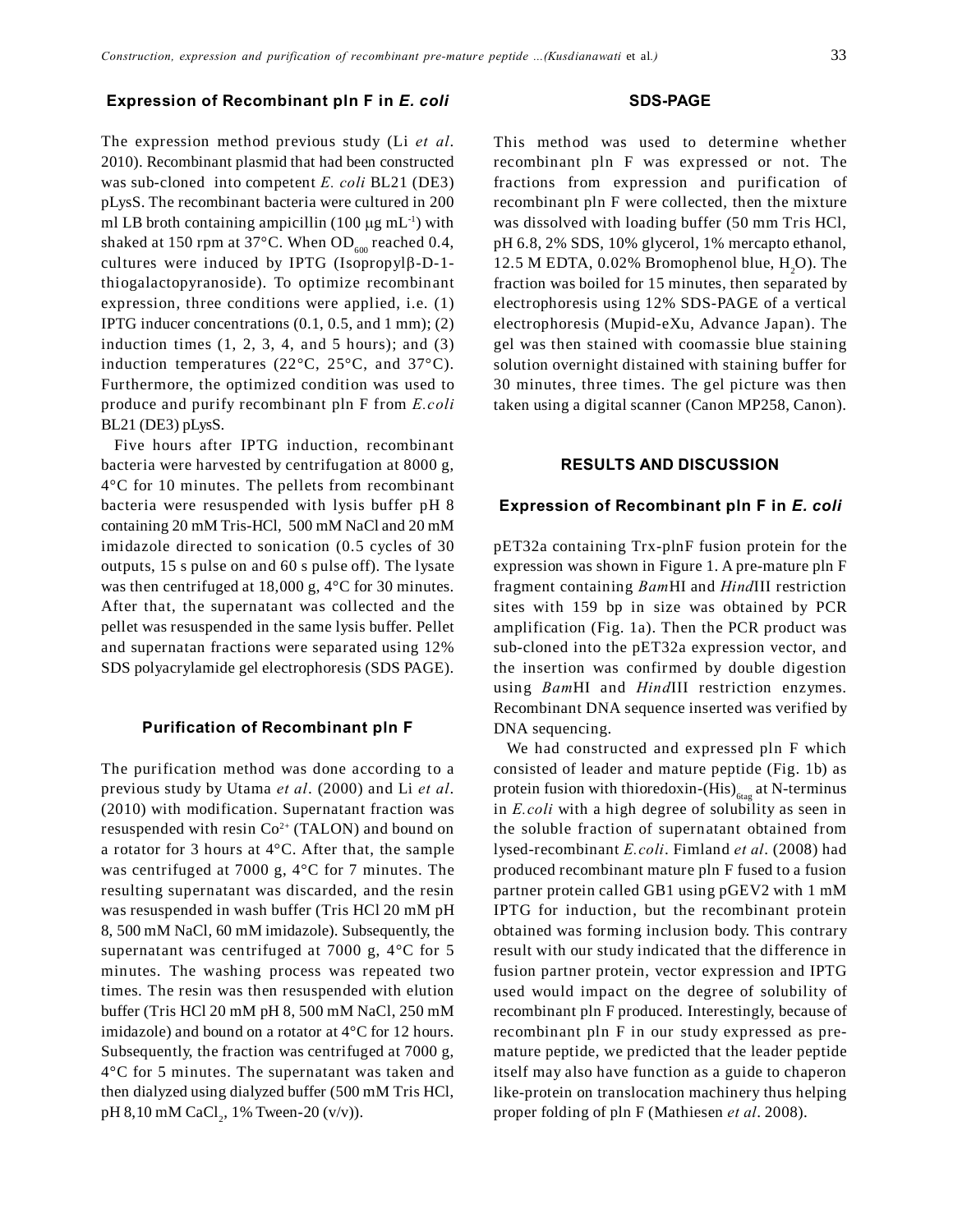

**Fig. 1.** (a) Results of PCR amplification of pln F gene. M is 100 bp DNA ladder marker (bp), lane 1 is pre-mature pln F gene construction of pET32a-pln F; (b) fragment with size of about 159 bp inserted into *Bam*HI and *Hind*III sites of pET32a vector; (c) nucleotide and amino acid sequence of fused recombinant pln F, the blue colour is thioredoxin-  $(His)_{\text{ftaq}}$  fusion partner protein followed with S-Tag and enterokinase cleavage site (1-165 aa), the red colour is leader peptide of pln F (166183 aa), the green color is mature peptide of pln F (184-217 aa), the asterix is stop codon.

After heat shock treatment to deliver pET32a-pln F into the *E. coli* BL21 (DE3) pLysS, the targeted recombinant protein of pln F appeared as two dominant bands. The first band was +24 kDa which composed of recombinant pre-mature peptide of pln F and thioredoxin- $(His)_{\text{diag}}$  fusion protein and the second band was ±20 kDa contained only leader peptide. The fusion protein indicated that some of mature peptides of pln F have been proteolytically cleaved from its pre-mature state by a system in *E.coli* (Fig. 2a) and those two protein bands were not appeared in recombinant *E.coli* which was only transformed by  $pET32a(+)$  with no insert of premature pln F gene. Expression of recombinant protein fused with partner protein such thioredoxin-(His) $_{61a}$ would give several advantages compared to the unfused recombinant protein. As described by Cao *et al*. (2005), Khow and Suntrarachun (2012), and Tao *et al*. (2014), those benefits included (1) helping to increase solubility and proper folding of recombinant protein expressed, (2) protecting them from being degraded by intracellular protease and (3) simplifying the purification of recombinant protein.



**Fig. 2.** Result of SDS-PAGE separations of the recombinant pln F; (a) expression of recombinant pln F at 37**°**C with 0.5 mM IPTG, lane 1 was supernatant fraction from lysed-recombinant *E. coli*; line 2 was an elution fraction from TALON-treated supernatant fraction, (b) the effect of different temperatures on recombinant pln F expression; lane 1, 2 and 3 were supernatant of lysedrecombinant *E. coli* incubated at 37**°**C, 25**°**C and 22**°**C, respectively; lanes 2, 4 and 6 were elution fraction of TALON-treated supernatant of lysed-recombinant *E. coli* incubated at 37**°**C, 25**°**C and 22**°**C, respectively; lane 7 was supernatant of *E. coli* contained pET32 vector with no insert pln F gene. Blue and red squares were two dominant bands represented the fused recombinant pln F with or without its mature peptide. M was peptide molecular weight marker.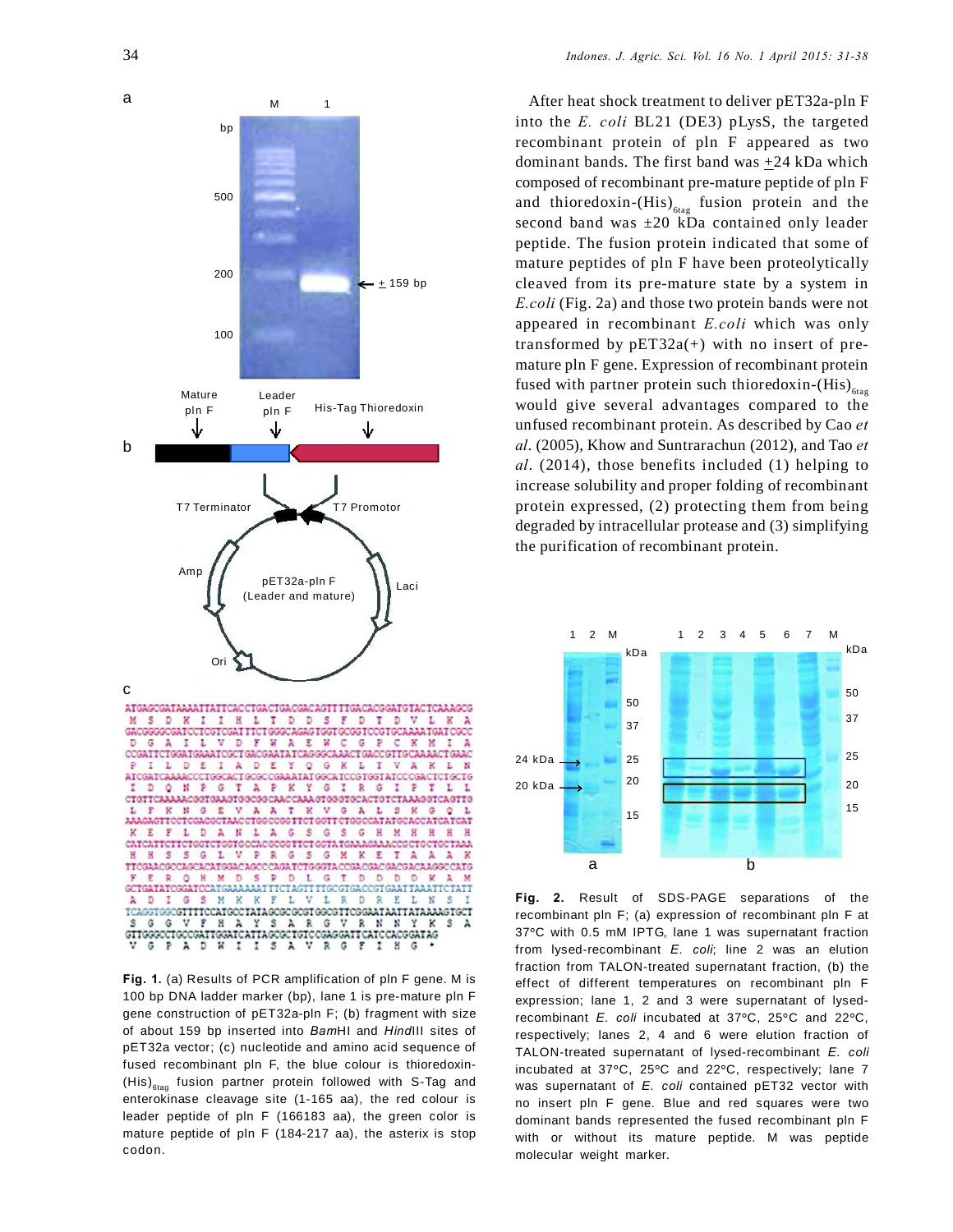

**Fig. 3.** The effects of IPTG and incubation time on recombinant pln F expression at induction temperature of 22°C, (a) lanes 1 to 3 were supernatants from the lysed-recombinant *E. coli*; lanes 4 to 5 were elution fractions of TALON-treated supernatant fraction after *E. coli* induction with IPTG at 0.1, 0.5 and 1 mM, (b) the effect of different incubation times. Lanes 1 to 5 were the supernatants of lysed-recombinant *E.coli* expressed for 1, 2, 3, 4, and 5 hours after addition of 0.5 mM IPTG; Lane 6 was pET32a with not insert pln F gene; lanes 7 to 11 were elution fractions of TALON-treated supernatant fraction expressed for 1, 2, 3, 4, and 5 hours after addition of 0.5 mM IPTG. M was molecular marker mass peptide (BIO-RAD).

To obtain maximum production of recombinant pln F we tested different values of temperature incubation, IPTG concentration and incubation time. As shown in Figure 2 the recombinant pln F expression was temperature dependent with a protein level reached maximum value at 22°C (Fig. 2b, lane 6). For IPTG optimization, the yield of recombinant pln F protein was highest when 0.5 mM IPTG was added into the medium (Fig. 3a, lane 5). Meanwhile, 5 hours culture of recombinant *E.coli* containing pET32a-pln F at 22°C after 0.5 mM IPTG addition gave the best protein recombinant expression as pointed out in Figure 3b. The optimum condition obtained (induction temperature was 22°C, induction time was 5 hours, and IPTG concentration was 0.5 mM) then applied for production and purification of fused recombinant pln F.

In attempt to obtain the optimum production of recombinant pre-mature pln F, here we also had optimized critical parameters that contribute directly to the successfulness of protein expression in *E.coli* such as induction temperature, induction time and IPTG concentration addition (Sambrook and Russell 2001; Sivashanmugam *et al*. 2009). As we expected, the induction temperature where recombinant pln F was produced by recombinant *E. coli* had a prominent effect on protein expression yield and solubility. Induction in 37°C resulted in very thin recombinant protein band on SDS-PAGE result,

meanwhile lowering the induction temperature to 22°C (IPTG was 0.5 mM and induction time was 5 hours) resulted in a thicker recombinant protein band. Recombinant mature pln F obtained from Fimland *et al*. (2008) was produced as inclusion body due to inappropiate induction temperature applied (37°C). Another study conducted by Rogne *et al*. (2009) also obtained similar result for recombinant pln J and K collected from 37°C incubated-recombinant *E.coli*. Tao *et al*. (2014) stated that lowering the induction temperature during IPTG added-medium culturing would help to increase solubility of recombinant protein expressed as much as  $\pm 80\%$ , although it would also impacte directly on the capability of recombinant cells to proliferate of being slow down compared to high temperature (Chen *et al*. 2012).

Construction and heterologous expression of mature pln F had well been established by other authors with excellent results (Fimland *et al*. 2008; Fang *et al*. 2010), yet no information was provided related to its heterologous expression as pre-mature peptide of pln F until today. We assumed that the expression of pln F as its pre-mature state, if any, would give essential information regarding biological function of homologous leader peptide in heterologous cells. For examples some leader peptides had been proven being acting as a molecular guide in properly directing of pre-mature peptides to the secretory machinery system, the process is called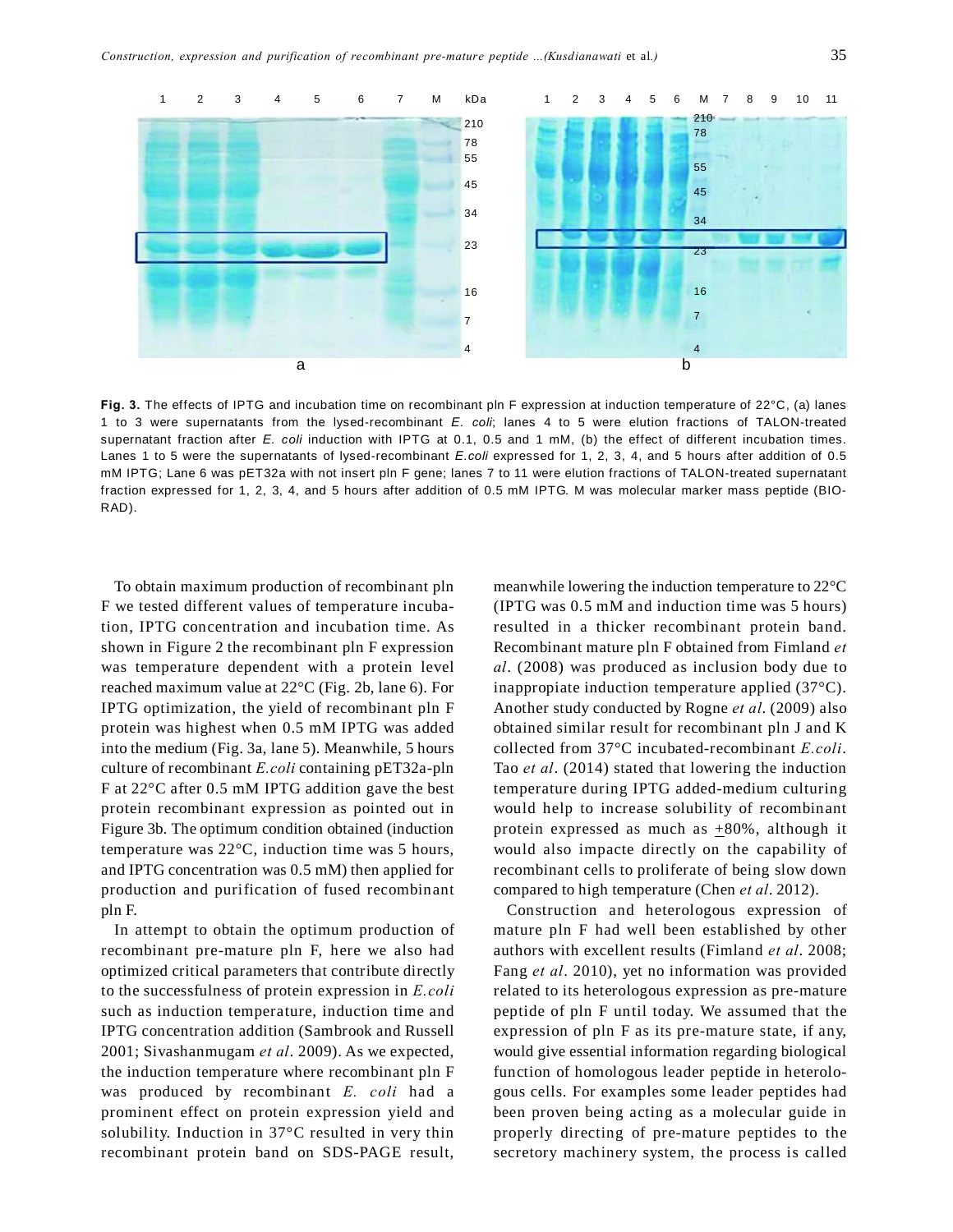protein maturation and secretion (Belkum *et al*. 1997; Mathiesen *et al*. 2008).

As explained above, pre-mature peptide of pln F had been successfully constructed in pET32a vector and expressed in *E.coli* BL21 (DE3) pLysS. The functionality of leader sequence within premature recombinant pln F had a size  $\pm$  20 kDa bellowed from fused pre-mature of recombinant pln F band (Fig. 3a). We predicted this additional protein band was a union of thioredoxin-(His) $_{6\textrm{tag}}$  fusion partner protein with S-tag and enterokinase cleavage site (total size was 18.15 kDa) followed by leader peptide sequence (size was 1.98 kDa) without recombinant mature of pln F. We predict that recombinant mature pln F may be secreted from intracellular part of the *E.coli* into the culture medium. According to Ennahar *et al*. (1996) and Kelly *et al*. (1996), the function of leader sequences of bacteriocins was not only as an inhibitor of antibacterial activity of the bacteriocins against their producer host cells, but also provided a recognition signal to the ABC transporter in maturation and secretion processes. The incomplete proteolytic digestion of a fused recombinant premature peptide of pln F in our study indicated the lack of recognition of pre-peptide of bacteriocin by



**Fig. 4.** Result of recombinant pln F purification using TALON binding method. Lane 1 was two dominant peptides of recombinant pln F. M was peptide molecular weight marker.

domain of ABC transporter in heterologous cells (Belkum *et al*.1997).

#### **Purified Recombinant pln F**

To purify the recombinant pln F, the soluble fraction in each case was subjected to  $Co<sup>2+</sup>$  affinity coloum purification. The bound proteins were eluted in 200 mM of imidazole. At this optimum concentration of imidazole, the purity of target protein could be recovered significantly. As shown in Fig. 4 the fused recombinant pln F had been purified, in two forms of dominant protein bands, from the supernatant of intracellular part of lysed cells although some of unspecific bands were also co-purified in our procedure. This result highlighted that both forms of fused recombinant pln F had succeeded to be purified using this method.

Pre-mature plantaricin F peptide fused with  $6\times$ histidine theriodoxin has been successfully expressed and purified in *E. coli* BL21 (DE3) pLysS by using pET32a as an expression vector. In this study, the expression and purification of recombinant pln F in *E. coli* BL21 (DE3) pLysS was investigated. The expressed recombinant pln F has a molecular mass of 24 kDa when separated on SDS-PAGE. The recombinant pln F produced was temperature dependent and the level of recombinant plnF production could be enhanced when the host was induced by 0.5 mM IPTG and 25°C incubation and reached optimal at 22°C incubation.

## **CONCLUSION**

Recombinant pre-mature pln F peptide was successfully expressed in *Escherichia coli* BL21 (DE3) pLysS by using pET32a as an expression vector. The optimum condition of expression was 0.5 mM of IPTG for 5 hours at 22°C. This recombinant peptide was successfully purified from *E. coli* cell.

#### **ACKNOWLEDGEMENTS**

This research was financially supported by KKP3N program from Indonesian Agency for Agricultural Research and Development of 2014 fiscal year and the facilities were supported by Biotechnology Research Center Indonesian Institute of Sciences (LIPI), ICABIOGRAD, and Department of Biotechnology, Bogor Agricultural University.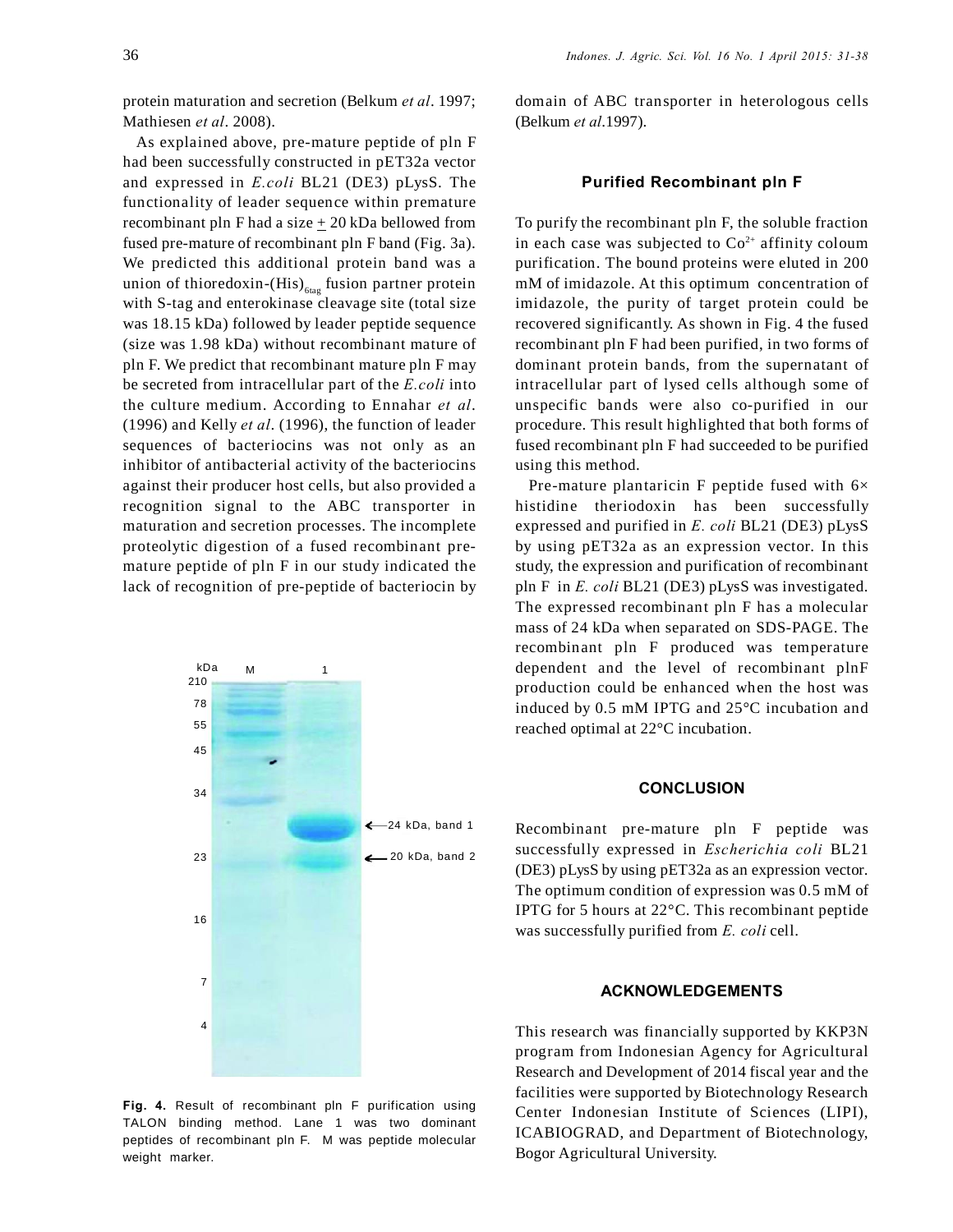#### **REFERENCES**

- Abee, T., E.L. Kro and C. Hill. 1995. Bacteriocins: modes of action and potentials in food preservation and control of food poisoning. Int. J. Food. Microbiol. 28: 169-185.
- Anderssen, E.L., D.B. Diep, I.F. Nes, V.G.H. Eijsink and J.N. Meyer. 1998. Antagonistic activity of *Latobacillus plantarum* C11: two new two-peptide bacteriocins, plantaricin EF and JK, and the induction factor plantaricin A. Appl. Environ. Microbiol. 64: 2269-2272.
- Atrih, A., N. Rekhif, A.J.G. Moir, A. Lebrihi and G. Lefebvre. 2001. Mode of action, purification and amino acid sequence of plantaricin C19, an anti-*Listeria* bacteriocin produced by *Lactobacillus plantarum* C19. Int. J. Food. Microbiol. 68: 93- 10 4.
- Basanta, A., C. Herranz, J. Gutierrez, R. Criado, P.E. Hernandez and L.M. Cintas. 2010. Use of the yeast *Pichia pastoris* as an expression for host secretion of enterocin L50, a leaderless two-peptide (L50A and L50B) bacteriocin from *Enterococcus faecium* L50. Appl. Environ. Microbiol. 76: 3314-3324.
- Belkum, M.J.V., W.W. Randy and E.S. Michael. 1997. Doubleglycine-type leader peptides direct secretion of bacteriocins by ABC transporters: colicin V secretion in *Lactococcus lactis*. Mol. Microbiol. 23: 1293-1301.
- Borrero, J., G. Kunze, J.J. Jimenez, E. Boer, L. Gutiez, C. Herranz, L.M. Cintas and E.P. Hernandez. 2012. Clonig production and functional expression of the bacteriocin enterocin A, produced by *Enterococcus faecium* T136, by the yeast, *Pichia pastoris*, *Kluyveromyes lactis*, *Hansenula polymorpha* and *Arxula adeninivorans*. Appl. Environ. Microbiol. 78: 5956-5961.
- Candra, J.I., W. Zahiruddin and Desniar. 2007. Isolation and characterization of lactic acid bacteria from bandeng (*Chanos chanos*) bekasam. Aquatic Prod. Technol. Bull. 10: 1424.
- Cao, W., Y. Zhou, Y. Ma, Q. Luo and D. Wei. 2005. Expression and purification of antimicrobial peptide adenoregulin with Camidated terminus in *Escherichia coli*. Protein Expr. Purif. 40: 404-410.
- Chen, H., F. Tian, S. Li, Y. Xie, H. Zhang and W. Chen. 2012. Cloning and heterologous expression of a bacteriocin sakacin P from *Lactobacillus sakei* in *Escherichia coli*. Appl. Microbiol. Biotechnol. 94: 1061-1068.
- Cleveland, J., T.J. Montville, I.F. Nes and M.L. Chikindas. 2000. Bacteriocins: safe, natural antimicrobials for food preservation. Int. J. Food. Microbiol. 71: 1-20.
- da-Silva, S.S., V. Michele, M.D.G. Jose and P.D.S.O. Ricardo. 2014. Overview of *Lactobacillus plantarum* as a promising bacteriocin producer among lactic acid bacteria. Food. Res. Int. 64: 527- 53 6.
- Ennahar, G., A.A. El-Essawy, M. Uyttendaele and J. Debevere. 1996. Antibacterial activity of *Lactobacillus plantarum* UG1 isolated from dry sausage: characterization, production and bactericidal action of plantaricin UG1. Int. J. Food. Microbiol. 30: 189-215.
- Fang, Y., Y. Zhan-qiao and Z. Ri-jun. 2010. Heterologous expression of plantaricin genes pln E and pln F in *E. coli*. J. China Anim. Husb. Vet. Med. 37: 55-59.
- Fimland, P.R., F. Gunnar, N. Jon and E. Per. 2008. Threedimensional structure of the two peptides that constitute the two-peptide bacteriocin plantaricin EF. J. Biochem. Biophys. Acta. 1784: 1711-1719.
- Gong, H.S., X.C. Meng and H. Wang. 2010. Plantaricin MG active against Gram-negative bacteria produced by *Lactobacillus*

*plantarum* KLDS1.0391 isolated from õjiaokeö, a traditional fermented cream from China. Food Control. 21: 89-96

- Hata, T., T. Rie. and O. Sadahiro. 2010. Isolation and characterization of plantaricin ASM1: A new bacteriocin produced by *Lactobacillus plantarum* A-1. Int'l. J. Food. Microbiol. 137: 94-99.
- Kelly, W.J., R.V. Asmundson and C.M. Huang. 1996. Isolation and characterization of bacteriocin-producing lactic acid bacteria from ready-to-eat food products. Int. J. Food. Microbiol. 33: 209-218.
- Khow, O. and S. Suntrarachun. 2012. Strategies for production of active eukaryotic proteins in bacterial expression system. Asian J. Pac. Trop. Biomed. 2: 159-162.
- Klocke, M., K. Mundt, F. Idler, S. Jung and J.E. Bachausen. 2005. Heterologous expression of enterocin A, a bacteriocin from *Enterococcus faecium*, fused to a cellulose-binding domain in *Escherichia coli* results in a functional protein with inhibitory activity against *Listeria*. Appl. Microbiol. Biotechnol. 67: 532- 53 8.
- Kobayashi, T., M. Kajiwara, M. Wahyuni, T. Kitakado, N.H. Sato, C. Imada and E. Watanabe. 2003. Isolation and characterization of halophilic lactic acid bacteria isolated from õterasiö shrimp paste: A traditional fermented seafood product in Indonesia. J. Gen. Appl. Microbiol. 49: 279-286.
- Li, H. and D.J. O&ullivan. 2002. Heterologous expression of the *Lactococcus lactis* bacteriocin, nisin, in a dairy *Enterococcus* strain. Appl. Environ. Microbiol. 68: 3392-3400.
- Li, C., H.M. Blencke, V. Paulsen, T. Haug and K. Stensvag. 2010. Powerful work horses for antimicrobial peptide expression and characterization. Bioeng. Bugs. 1: 217-220.
- Mathiesen, G., A. Sveen, J.C. Piard, L. Axelsson and V.G.H. Eijsink. 2008. Heterologous protein secretion by *Lactobacillus plantarum* using homologous signal peptides. J. Appl. Microbiol. 105: 215-226.
- Mustopa, A.Z., R. Balia, W.S. Putranto, M. Ridwan and M. Solehudin. 2010. Screening of lactic acid bacteria isolated from beef bekasam to produce bacteriocins to inhibit pathogenic bacteria. Proceedings of the National Seminar, Faculty of Animal Husbandry, Padjadjaran University. 2: 679-685.
- Pal, G and S. Sheela. 2014. Cloning and heterologous expression of plnE, -F, -J and -K genes derived from soil metagenome and purification of active plantaricin peptides. Appl. Microbiol. Biotechnol. 98: 1441-1447.
- Richard, C., D. Drider, K. Elmorjani, D. Marion and H. Prevost. 2004. Heterologous expression and purification of active divercin V41, a class IIa bacteriocin encoded by a synthetic gene in *Escherichia coli*. J Bacteriol. 186: 4276-4284.
- Rogne, P., C. Haugen, G. Fimland, J. Nissen-Meyer and P.E. Kristiansen. 2009. Three-dimensional structure of the twopeptide bacteriocin plantaricin JK. Peptides 30: 1613-1621.
- Roling, W.F.M. and H.W. Verseveld. 1996. Characterization of *Tetragenococcus halophilus* populations in Indonesian soy mash (kecap) fermentation. Appl. Environ. Microbiol. 62: 1203- 1207.
- Sambrook, J., E.F. Fritsch and T. Maniatis. 2001. Molecular Cloning: A laboratory manual. Cold Spring Harbor Laboratory. Cold Spring Harbor, New York.
- Sambrook, J. and D. Russell. 2001. Molecular cloning: A laboratory manual, 3rd ed. Cold Spring Harbor Laboratory Press, New York.
- Sivashanmugam, A., M. Victoria, C. Chunxian, Z. Yonghong, W. Jianjun and L. Qianqian. 2009. Practical protocols for production of very high yields of recombinant proteins using *Escherichia coli*. Protein Sci. 18: 936-948.